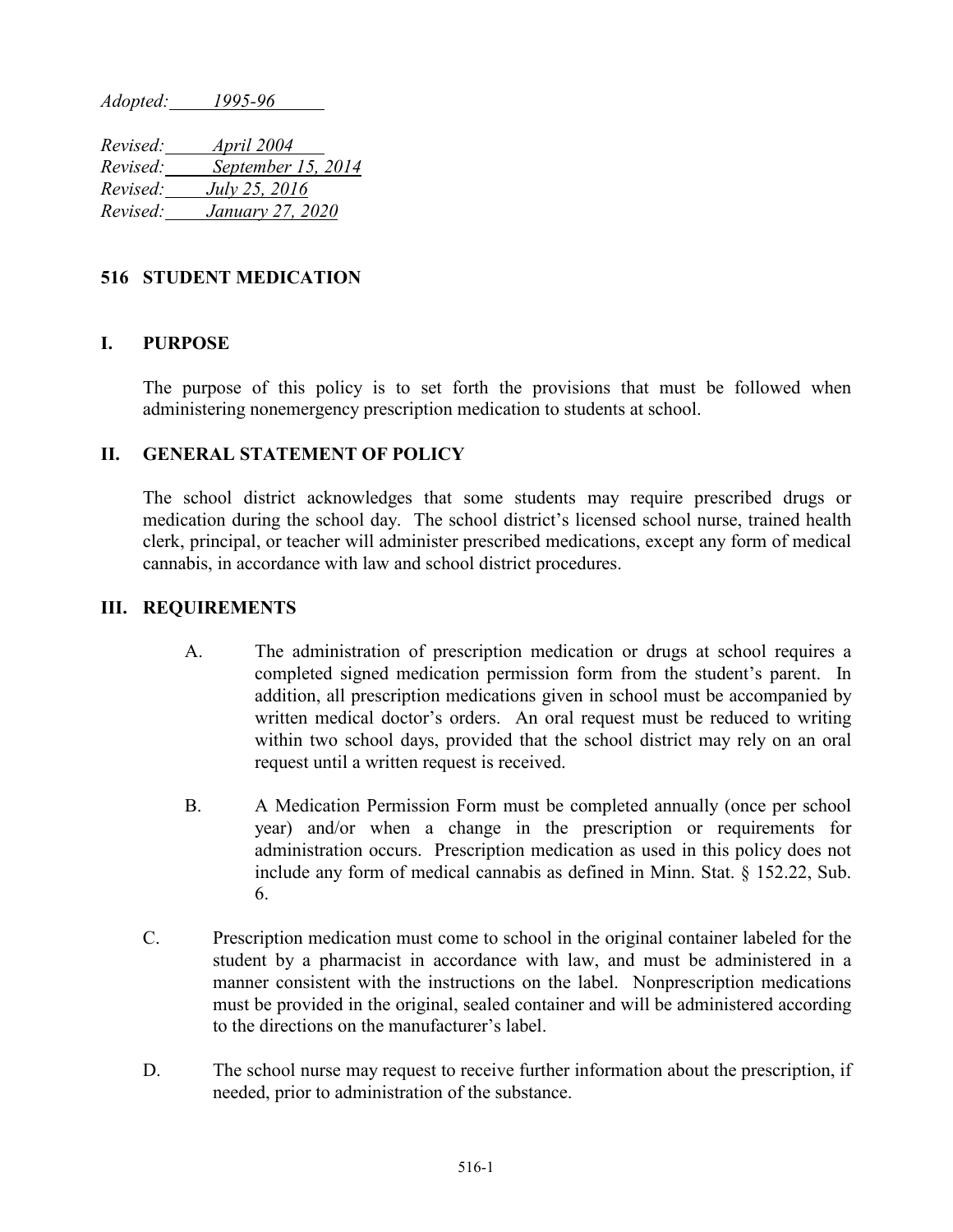- E. Prescription medications are not to be carried by the student, but will be left with the appropriate school district personnel. Exceptions to this requirement are: prescription asthma medications self-administered with an inhaler (See Part J.5. below), and medications administered as noted in a written agreement between the school district and the parent as specified in an IEP (individual education program), Section 504 plan, or IHP (individual health plan),
- F. The school must be notified immediately by the parent or student 18 years old or older in writing of any change in the student's prescription medication administration. A new medical authorization or container label with new pharmacy instructions shall be required immediately as well.
- G. For drugs or medicine used by children with a disability, administration may be as provided in the IEP, Section 504 plan or IHP.
- H. The school nurse, or other designated person, shall be responsible for the filing of the Administering Prescription Medications form in the health records section of the student file. The school nurse, or other designated person, shall be responsible for providing a copy of such form to the principal and to other personnel designated to administer the medication.
- I. Procedures for administration of drugs and medicine at school and school activities shall be developed in consultation with a school nurse, a licensed school nurse, or a public or private health organization or other appropriate party (if appropriately contracted by the school district under Minn. Stat. § 121A.21). The school district administration shall submit these procedures and any additional guidelines and procedures necessary to implement this policy to the school board for approval. Upon approval by the school board, such guidelines and procedures shall be an addendum to this policy.
- J. Specific Exceptions:
	- 1. Special health treatments and health functions such as catheterization, tracheostomy suctioning, and gastrostomy feedings do not constitute administration of drugs and medicine, but will require doctor's signed directives to be performed in the school setting.
	- 2. Emergency health procedures, including emergency administration of drugs and medicine, are not subject to this policy;
	- 3. Drugs or medicine provided or administered by a public health agency to prevent or control an illness or a disease outbreak are not governed by this policy;
	- 4. Drugs or medicines used at school in connection with services for which a minor may give effective consent are not governed by this policy;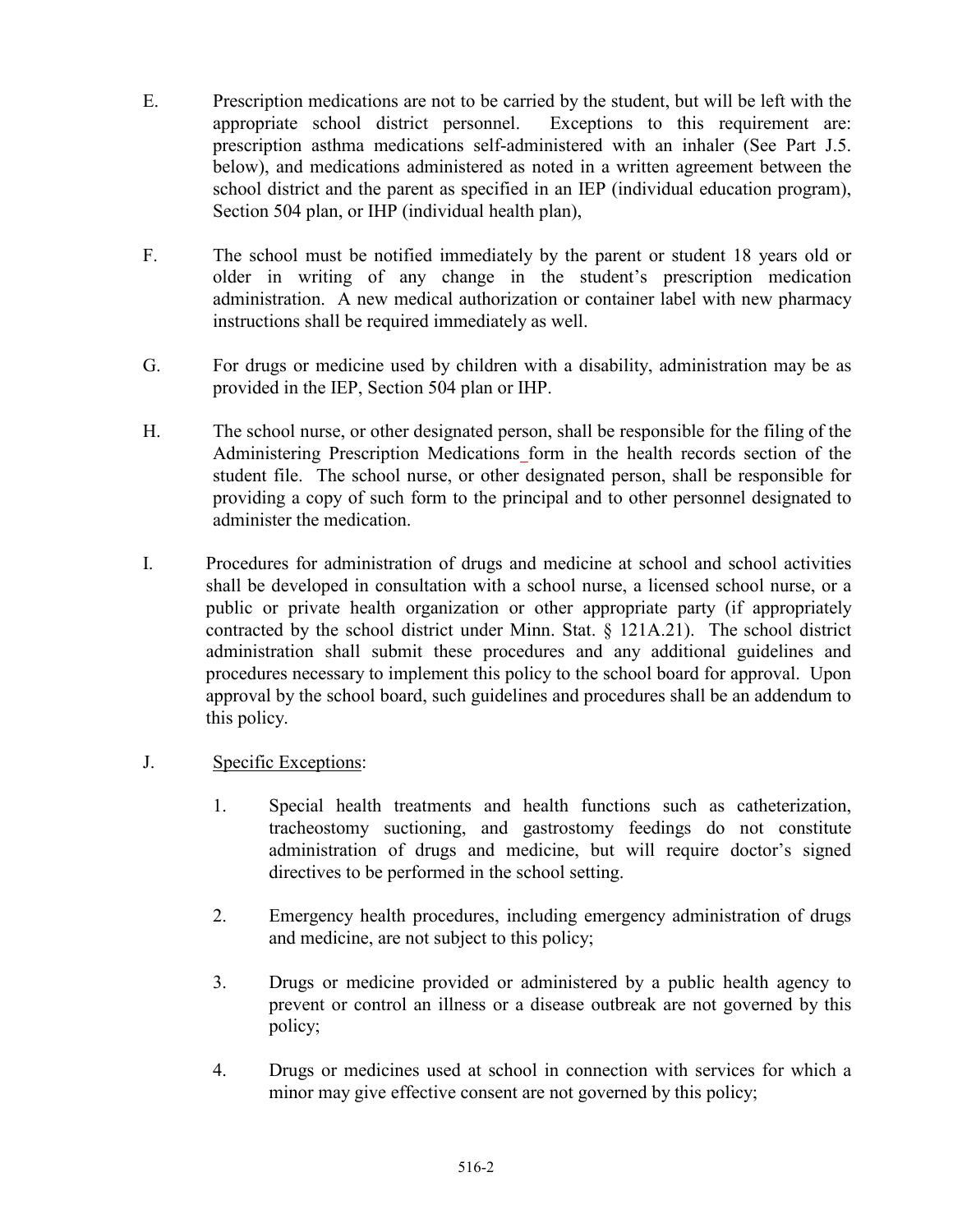- 5. Drugs or medicines that are prescription asthma or reactive airway disease medications can be self-administered by a student with an asthma inhaler if:
	- a. the school district has received a written authorization yearly from the pupil's parent permitting the student to self-administer the medication;
	- b. the inhaler is properly labeled for that student;
	- c. we have written doctor's orders
	- d. the parent has not requested school personnel to administer the medication to the student.

The parent must submit written authorization for the student to selfadminister the medication each school year. In a school that does not have a school nurse or school nursing services, the student's parent or guardian must submit written verification from the prescribing professional which documents that an assessment of the student's knowledge and skills to safely possess and use an asthma inhaler in a school setting has been completed.

If the School District employs a school nurse or provides school nursing services under another arrangement, the school nurse or other appropriate party must assess the student's knowledge and skills to safely possess and use an asthma inhaler in a school setting and enter into the student's school health record a plan to implement safe possession and use of asthma inhalers.

- 6. Medications:
	- a. that are used off school grounds;
	- b. that are used in connection with athletics or extracurricular activities; or
	- c. that are used in connection with activities that occur before or after the regular school day

are not governed by this policy.

7. Nonprescription Medication. A secondary student may possess and use nonprescription pain relief in a manner consistent with the labeling, if the school district has received written authorization from the student's parent or guardian permitting the student to self-administer the medication. The parent or guardian must submit written authorization for the student to selfadminister the medication each school year. The school district may revoke a student's privilege to possess and use nonprescription pain relievers if the school district determines that the student is abusing the privilege. This provision does not apply to the possession or use of any drug or product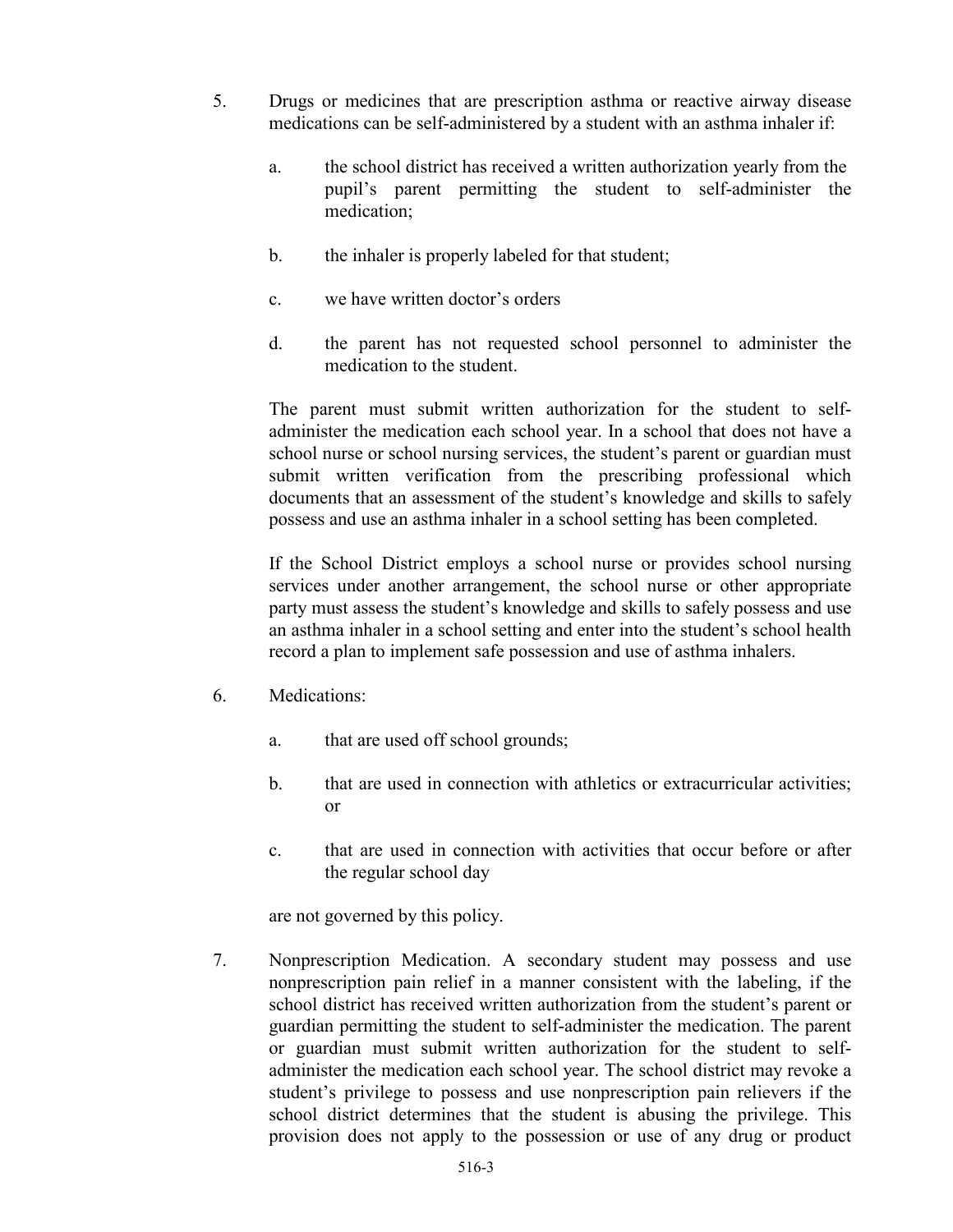containing ephedrine or pseudoephedrine as its sole active ingredient or as one of its active ingredients. Except as stated in this paragraph, only prescription medications are governed by this policy.

- 8. At the start of each school year or at the time a student enrolls in school, whichever is first, a student's parent, school staff, including those responsible for student health care, and the prescribing medical professional must develop and implement an individualized written health plan for a student who is prescribed epinephrine auto-injectors that enables the student to:
	- a. possess epinephrine auto-injectors; or
	- b. if the parent and prescribing medical professional determine the student is unable to possess the epinephrine, have immediate access to epinephrine auto-injectors in close proximity to the student at all times during the instructional day.

The plan must designate the school staff responsible for implementing the student's health plan, including recognizing anaphylaxis and administering epinephrine auto-injectors when required consistent with state law. This health plan may be included in a student's § 504 plan.

- 9. A student may possess and apply a topical sunscreen product during the school day while on school property or at a school-sponsored event without a prescription, physician's note, or other documentation from a licensed health care professional. School personnel are not required to provide sunscreen or assist students in applying sunscreen.
- K. At the end of the school year, all medication must be picked from the health office or it may be destroyed.
- L. "Parent" for students 18 years old or older is the student.
- M. Districts and schools may obtain and possess epinephrine auto-injectors to be maintained and administered by school personnel to a student or other individual if, in good faith, it is determined that person is experiencing anaphylaxis regardless of whether the student or other individual has a prescription for an epinephrine autoinjector. The administration of an epinephrine auto-injector in accordance with this section is not the practice of medicine.

A district or school may enter into arrangements with manufacturers of epinephrine auto-injectors to obtain epinephrine auto-injectors at fair-market, free, or reduced prices. A third party, other than a manufacturer or supplier, may pay for a school's supply of epinephrine auto-injectors.

*Legal References:* Minn. Stat. § 13.32 (Student Health Data) Minn. Stat. § 121A.21 (Hiring of Health Personnel)